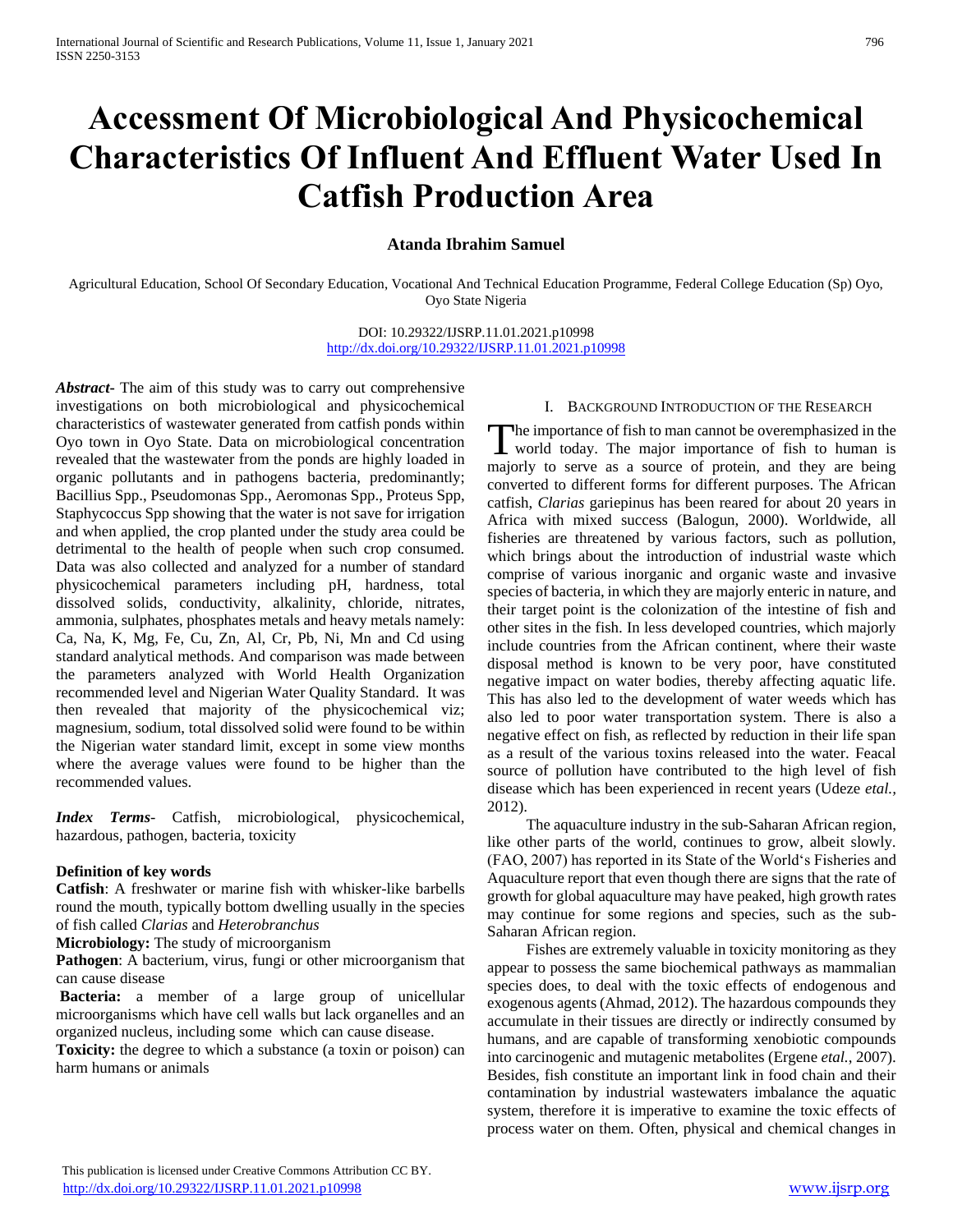the environment are rapidly reflected as measurable physiological changes in fish due to their close association with the environment (Okomoda *etal.*, 2010).

 Nitrogen and phosphorus are the key nutrients generated in aquaculture systems (Boyd and Massaut, 1999). Inefficiency of nitrogen and phosphorus use from feeds into fish biomass (Tucker *etal.,* 2003) indicates that much of the remaining nutrient load is lost to the pond ecosystem as fish waste products (Stephen and Harris, 2004). High concentrations of these nutrients can harm fish and aquatic ecosystems (Losordo *etal.,* 1992; Tucker, 1996). It has also been demonstrated that nutrients are associated with elevated total suspended solids (TSS) concentrations (Cripps 1995; Schwartz and Boyd 1994; Boyd *et al.,* 1998; Teichert-Coddington *etal*., 1999). Even though cultured fish within the system may not be significantly affected by the poor water quality events, if this water was discharged into a receiving stream, it could pose a significant threat to natural biota (Boyd and Massaut, 1999; Naylor *etal.,* 2000; Piedrahita 2003; Stephens and Farris, 2004). Either nitrogen or phosphorus, both of which are abundant in aquaculture pond effluents, has been shown to be limiting in different freshwater systems (Vallentyne, 1974; Setaro and Melack 1984).

 Fish farms pollutants are fish metabolic products and fish feaces as well as not-used nutrients residue (Kajimura *etal.,* 2004). The amounts of pollutants are related to food chemical composition and its stability as well as fish feeding methods. Fish food ingredient or composition which is precipitated in fish farms can be very broad (Teodorowicz *etal.,* 2006). Some of physicochemical parameters of waste waters which can impact on the aquatic environments are including total suspended solids, total dissolved solids, total hardness, BOD5, N-NO2, N-NO3, N-NH3 and pH. It is common to see a certain amount of turbidity in fish farms due to existing suspended clay, soil sediments, artificial and natural sludge coming from constructional activities, mining or separating sediments from fish farms bed (Wedemeyer, 1996). Water pH could be affected by the type of water resources, geological conditions as well as aquatic plants. Discharging of acidic and basic waste water and also sewage with different types of minerals can either have effect on water pH. Total hardness and water alkalinity are usually known as touchstone for buffer capacity. Soft and hard waters are usually acidic and basic respectively. Soft water has low calcium and other minerals, therefore fishes can endure this situation if the amounts of these materials increase in fish diets (Wedemeyer, 1996).

 Pathogens can also be transported in pond effluents into receiving streams (Goldburg and Triplett, 1997). This is particularly common in aquaculture systems that depend on natural organic fertilizers (Boyd and Massaut, 1999). One such system is the semi-intensive system of pond aquaculture that is seen in most Saharan African countries (FAO, 2009).

 Biological pollution of receiving streams from aquaculture, such as the introduction of non- native species to natural ecosystems, can harm ecosystems by altering species composition or reducing biodiversity (Courtenay and Williams 1992; Mottram 1996; Goldburg and Triplett 1997). The following microbiological parameters are particularly used in the study were divided into two, namely

i. Organisms

 a. Coliforms and Faecal Coliforms. The Coliform group of bacteria comprises mainly species of the genera *Citrobacter, Enterobacter, Escherichia* and *Klebsiella* and includes Faecal Coliforms, of which *Escherichia coli* is the predominant species. Several of the Coliforms are able to grow outside of the intestine, especially in hot climates; hence their enumeration is unsuitable as a parameter for monitoring wastewater reuse systems. The Faecal Coliform test may also include some non-faecal organisms which can grow at  $44^{\circ}$ C, so the *E. coli* count is the most satisfactory indicator parameter for wastewater use in agriculture.

 b. Faecal Streptococci. This group of organisms includes species mainly associated with animals *(Staphycoccus bovis* and *S. equinus),* other species with a wider distribution (e.g. *S. faecalis*  and *S.faecium,* which occur both in man and in other animals) as well as two biotypes *(S. faecalis varliquefaciens* and a typical *S. faecalis* that hydrolyzes starch) which appear to be ubiquitous, occurring in both polluted and non-polluted environments. The enumeration of Faecal Streptococci in effluents is a simple routine procedure but has the following limitations: the possible presence of the non-faecal biotypes as part of the natural microflora on crops may detract from their utility in assessing the bacterial quality of wastewater irrigated crops; and the poorer survival of Faecal Streptococci at high than at low temperatures. Further studies are still warranted on the use of Faecal Streptococci as an indicator in tropical conditions and especially to compare survival with that of Salmonellae.

 c. Clostridium perfringens. This bacterium is an exclusively faecal spore-forming anaerobe normally used to detect intermittent or previous pollution of water, due to the prolonged survival of its spores. Although this extended survival is usually considered to be a disadvantage for normal purposes, it may prove to be very useful in wastewater reuse studies, as *Clostridium perfringens* may be found to have survival characteristics similar to those of viruses or even helminth eggs.

## ii. Pathogens

 The following pathogenic parameters can only be considered if suitable laboratory facilities and suitably trained staff are available:

 a. *Salmonella* spp. Several species of *Salmonellae* may be present in raw sewage from an urban

 Community in a tropical developing country, including *S. typhi* (causative agent for typhoid) and many others. It is estimated (Doran *etal.,* 1977) that a count of 7000 *Salmonellae*/litre is typical in a tropical urban sewage with similar numbers of Shigellae, and perhaps 1000 *Vibrio cholera/*litre*.* Both *Shigella* spp and *V. cholera* are more rapidly killed in the environment, so if removal of *Salmonellae* can be achieved, then the majority of other bacterial pathogens will also have been removed.

 b. *Enteroviruses.* May give rise to severe diseases, such as Poliomyelitis and Meningitis, or to a range of minor illnesses such as respiratory infections. Although there is no strong epidemiological evidence for the spread of these diseases via sewage irrigation systems, there is some risk and it is desirable to know to what extent viruses are removed by existing and new treatment processes, especially under tropical conditions. Virus counts can only be undertaken in a dedicated laboratory, as the cell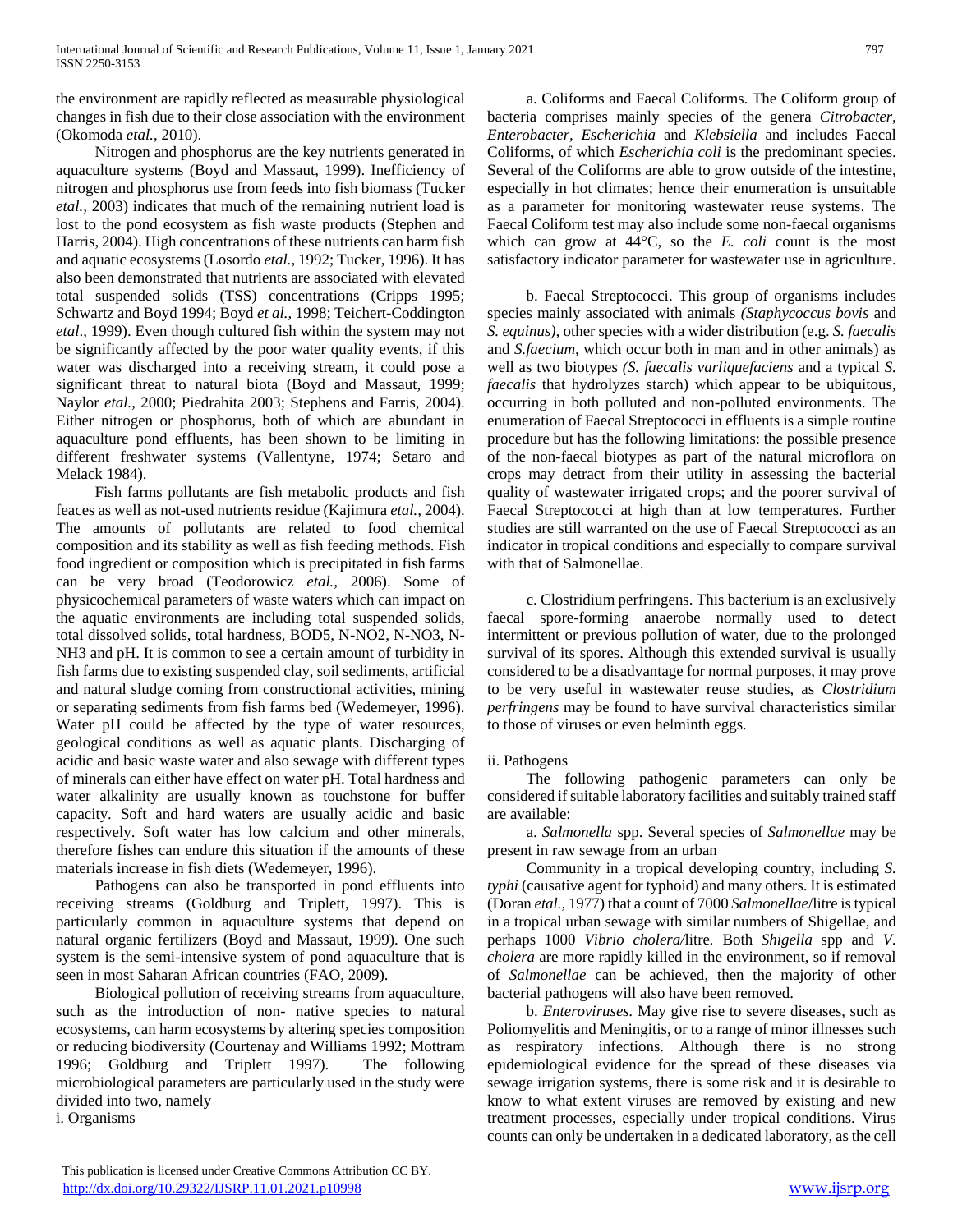culture techniques required are very susceptible to bacterial and fungal contamination.

 c. *Rotaviruses.* These viruses are known to cause gastrointestinal problems and, though usually present in lower numbers than *enteroviruses* in sewage, they are known to be more persistent, so it is necessary to establish their survival characteristics relative to *enteroviruses* and relative to the indicator organisms in wastewaters. It has been claimed that the removal of viruses in wastewater treatment occurs in parallel with the removal of suspended solids, as most virus particles are solidsassociated. Hence, the measurement of suspended solids in treated effluents should be carried out as a matter of routine.

 d. Intestinal Nematodes. It is known that nematode infections, in particular from the roundworm *Ascaris lumbricoides,* can be spread by effluent reuse practices. The eggs of *A. lumbricoides* are fairly large (45-70 μ m x 35-50 μ m) and several techniques for enumeration of nematodes have been developed (WHO, 1989). may be present in raw sewage from an urban community in a tropical developing country, including *S. typhi* (causative agent for typhoid) and many others. It is estimated (Doran *etal.,* 1977) that a count of 7000 *Salmonellae*/litre is typical in a tropical urban sewage with similar numbers of Shigellae, and perhaps 1000 *Vibrio cholera/*litre*.* Both *Shigella* spp and *V. cholera* are more rapidly killed in the environment, so if removal of *Salmonellae* can be achieved, then the majority of other bacterial pathogens will also have been removed.

 b. *Enteroviruses.* May give rise to severe diseases, such as Poliomyelitis and Meningitis, or to a range of minor illnesses such as respiratory infections. Although there is no strong epidemiological evidence for the spread of these diseases via sewage irrigation systems, there is some risk and it is desirable to know to what extent viruses are removed by existing and new treatment processes, especially under tropical conditions. Virus counts can only be undertaken in a dedicated laboratory, as the cell culture techniques required are very susceptible to bacterial and fungal contamination.

 c. *Rotaviruses.* These viruses are known to cause gastrointestinal problems and, though usually present in lower numbers than *enteroviruses* in sewage, they are known to be more persistent, so it is necessary to establish their survival characteristics relative to *enteroviruses* and relative to the indicator organisms in wastewaters. It has been claimed that the removal of viruses in wastewater treatment occurs in parallel with the removal of suspended solids, as most virus particles are solidsassociated. Hence, the measurement of suspended solids in treated effluents should be carried out as a matter of routine.

d. Intestinal Nematodes. It is known that nematode infections, in particular from the roundworm *Ascaris lumbricoides,* can be spread by effluent reuse practices. The eggs of *A. lumbricoides* are fairly large (45-70  $\mu$  m x 35-50  $\mu$  m) and several techniques for enumeration of nematodes have been developed (WHO, 1989).

## **Statement of the problem**

 Nowadays, water pollution from discharging waste water of fish farms is real concern in the world (Boyd, 2003). Fish farms could have different types of environmental effects on rivers such as changing on river hydrology, introducing non-native species in natural water and water pollution (Read *etal.,* 2001). In flowthrough fish farms system, effluents discharges into the

 This publication is licensed under Creative Commons Attribution CC BY. <http://dx.doi.org/10.29322/IJSRP.11.01.2021.p10998> [www.ijsrp.org](http://ijsrp.org/)

environment with high concentration of nutrients and solid materials. If fish farm effluents discharge into the environment without treatment, it will have undesirable and harmful effects on the environment (Schulz *etal.,* 2003; Miller and Semmens, 2002; Forenshell, 2001). Determination of physicochemical and microbiological parameter of fish farm influents, effluents and their environmental effects will help fish farmers to manage and develop their waste water systems (Pulatsu *etal.,* 2004). Different types of metabolites will release in their body which is known to have unpleasant impact on aquatic environments (Papatryphon *etal.,* 2005; True *etal.,* 2004; Bureau and Cho, 1999). Recently, according to sustainable development in fish farming, aquaculture industry is moving toward reducing resources of pollutions by proper managing of fish feeding and waste water treatment.

 Globally, fish farming currently accounts for over a third (43%) of all the fish directly consumed by humans. With the current high rate of global population growth the reliance on farmed fish production as an important source of protein is likely to increase. As aquaculture intensifies, there is a greater use and management of inputs such as feed and this results in an increase in the potential for the spread of pathogen. The rate of waste generation within the system also increases. The concentration of organic matter, nutrients and suspended solids in ponds shoots up, and this directly increases oxygen demand, eutrophication, and turbidity in receiving waters.

 Bacteria disease in fish water comes in bewildering array, and accretion rate of literature has accelerated enormously in the past 2 decades, largely because of urgent problems in marine aquaculture and occasional epizootics in natural populations. Fish living in natural environment are known to habour pathogenic enterobacteriaceae. Invasion of fish muscle due to the breakage of immunological barrier of fish by pathogens is likely to occur, when the fish are raised in pond with feacal coliforms, *E. coli* and salmonella of greater than 103 per ml in pond water, respectively. In addition, most diseases in humans are caused by opportunistic enteric pathogens, which are prevalent in the rearing environment. The aquaculture industry is unique in the sense of being a potential polluter of natural water bodies with effluents as well as user of polluted water, owing to its tight linkage with natural aquatic ecosystem; aquaculture has the potential to have a much more profound impact on aquatic environmental quality than terrestrial farming systems of similar size. Furthermore, most of the fish farmers in the study areas do not know the safety level of the influent and effluent water in their ponds Agricultural potentials of these types of water are also not known the farmer. Therefore, a study that will reveal all the needed information in the areas of microbiological and physicochemical properties of influent and effluent water, safety level of the water to fish farmers will go a long way in boosting fish and agricultural production, hence the need for this study.

## **1.3 .0 Objectives of the Study 1.3.1 Main Objective**

 The main objective of this research was to access the microbiological and physiochemical characteristics of the influent and effluent water used in catfish production.

## **1.3.2 Specific Objectives**

The specific objectives of the study were to: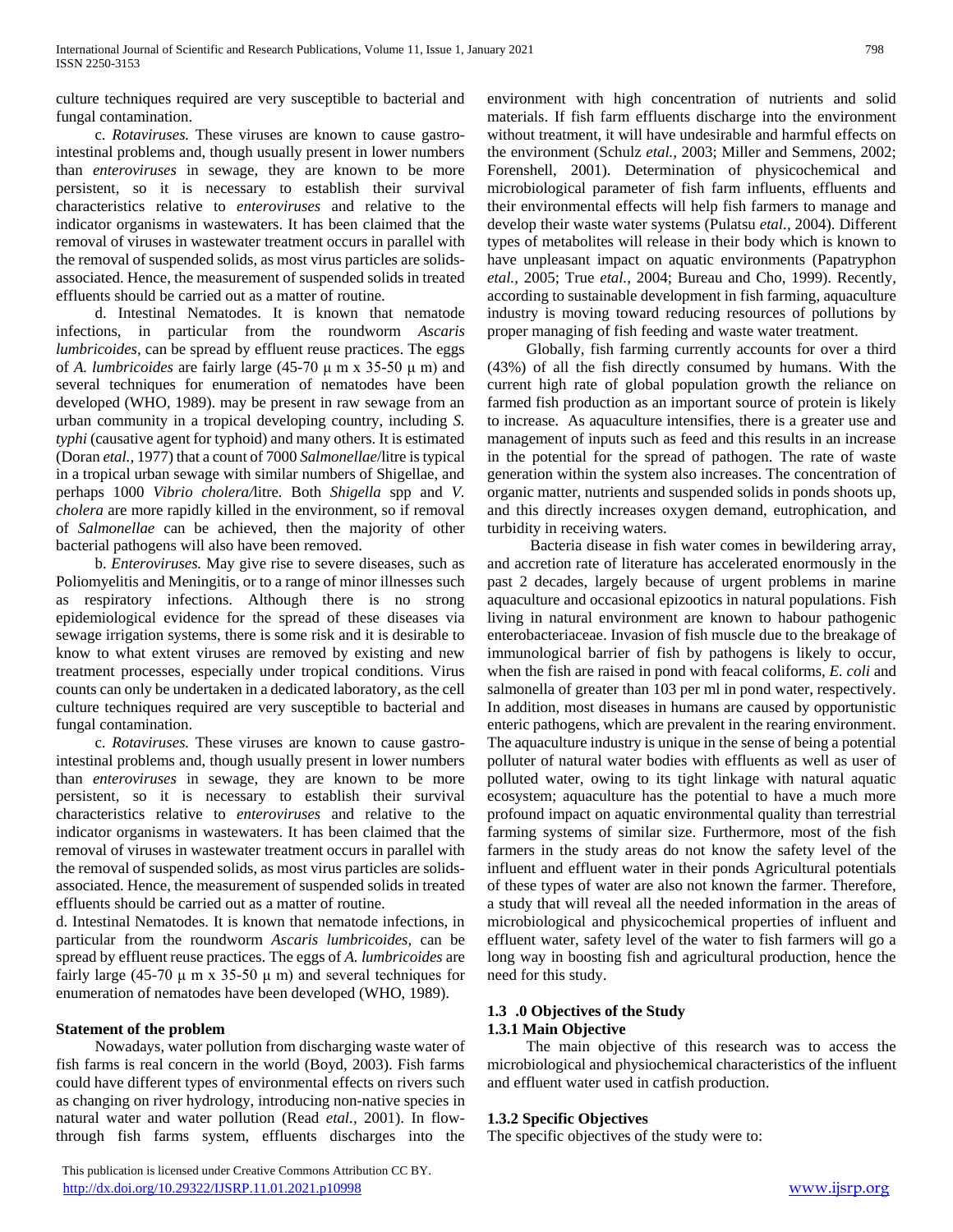1. Identify the microbiological and physicochemical characteristics of influent and effluent wastewater from catfish pond.

2. Determine the levels of severity of the impurities in each of the two types of water used for the study

3. Access the agricultural potentials of effluents water discharged into the environment for irrigation.

## **1.3.3 Research Questions**

 This study was carried out with the provision of the practicable answers to the following research questions;

- 1. What were the microbiological and physiochemical characteristics of the influent and effluent water in the fish ponds used for the study?
- 2. What were the levels of impurities formed in the types of water used for the study?
- 3. What are the agricultural potentials of effluents discharged into the environment?

## **1.4 Justification of the Study**

 i. Assessment of influent and effluent wastewater helped in determining the microbiological and physicochemical properties of the water used in fish production.

 ii. It also afford us the opportunity of knowing the reasons for various noticeable variation in the yield of fishes stocked in different ponds

# **MATERIALS AND METHODS**

#### **Sampling kits:**

 The following sampling kits were procured for the purpose of the Research:

- 1. Overall
- 2. Indicator Bottles
- 3. Thermometer
- 4. Field Auger
- 5. Measuring Tape
- 6. Hand Glove
- 7. Shovel

# **Description of Study Area**

 The experiment was conducted in **Afijio** is a [Local](https://en.wikipedia.org/wiki/Local_Government_Areas_of_Nigeria)  [Government Area](https://en.wikipedia.org/wiki/Local_Government_Areas_of_Nigeria) in [Oyo State,](https://en.wikipedia.org/wiki/Oyo_State) [Nigeria.](https://en.wikipedia.org/wiki/Nigeria) Its headquarters are in the town of Jobele. It has an area of 722 km² and a population of 134,173 at the 2006 census. The [postal code](https://en.wikipedia.org/wiki/Postal_code) of the area is 211. It occupies a land area of 685.085 square kilometers with 2010 estimated population size of 152,193 using a growth rate of 3.2% from 2006 census figures. The local Government Area is a home for one of the State farm settlements- Ilora farm settlement. Afijio local government area is subdivided into 10 wards: Ilora I, Ilora II, Ilora III, Fiditi I, Fiditi II, [Aawe](https://en.wikipedia.org/wiki/Awe,_Oyo_State) I, [Aawe](https://en.wikipedia.org/wiki/Awe,_Oyo_State) II, Akinmorin/Jobele, Iware and Imini. The local government is governed by an elected chairman and 10 councilors elected from each ward. Town under Afijio Local Government: Aawe, Akinmoorin, Fiditi, Ilora, Jobele, Iware, Imini and Ore lope. The commonly produced crops in the study area are Cassava, Yam, Cowpea and Soyabean

## **Description:**

 Awujoola Fish Farm, Jobele Area Oyo, Oyo State was considered as sampling point. The farm consists of ten (10) big earthen ponds of about 15m x12m each.

The influent into the ponds is being sourced from the stream flow very close to the farm.

## **Sampling Time**

The Sample Period was between  $10:00 - 11:00$  a.m at two weeks interval. Every Friday of the week precisely. This morning time was considered to minimize the effect of temperature rise on the water sampled prior to analysis.

## **Sampling Procedure**

 The sampling points were located on the various points of the farm and where bush clearing was needed to mark out the points, shovel and cutlass were made use of for clearing. Samples were taken from the stream flow (influent) which is the major source of water for the ponds on the farm LxW and Lyw were points (effluents) the two biggest ponds from the farm while the last point was he meeting point of all the effluents of the ponds of the farm which serves as irrigation water at the adjacent side of the farm. The following steps were followed in the course of the study:

- I. Indicator bottles were taken to the Laboratory to be sterilized and fill with Reagent H2SO4.
- II. H2SO4 was used to retain the properties of the sample taken prior analysis
- III. The samples was carefully taken in to the reagent's bottle
- IV. Identification of both physicochemical and microbiological properties
- V. Sampling points considered were influents, effluents and their meeting point which is to determine their pollution loads into the environment.
- VI. The samples were taken to laboratory after the collection for analysis.
- VII. The result takes a week plus before being ready for collection.
- VIII. All data collected were replicated three times for ease of statistical analysis
- IX. Nigerian water quality standard and World Health Organization water quality standard were used as basis for comparism

#### **Table 2:** Nigerian water quality standard

| <b>Parameters</b>    | <b>Units</b> | <b>Maximum permissible limit</b> |
|----------------------|--------------|----------------------------------|
| Alkalinity           | mg/L         | 150                              |
| Barium               | mg/L         | 0.7                              |
| Cadmium (Cd)         | mg/L         | 0.003                            |
| Chloride (Cl)        | mg/L         | 250                              |
| Chromium $(Cr^{6+})$ | mg/L         | 0.05                             |
| Conductivity         | dS/cm        |                                  |

 This publication is licensed under Creative Commons Attribution CC BY. <http://dx.doi.org/10.29322/IJSRP.11.01.2021.p10998> [www.ijsrp.org](http://ijsrp.org/)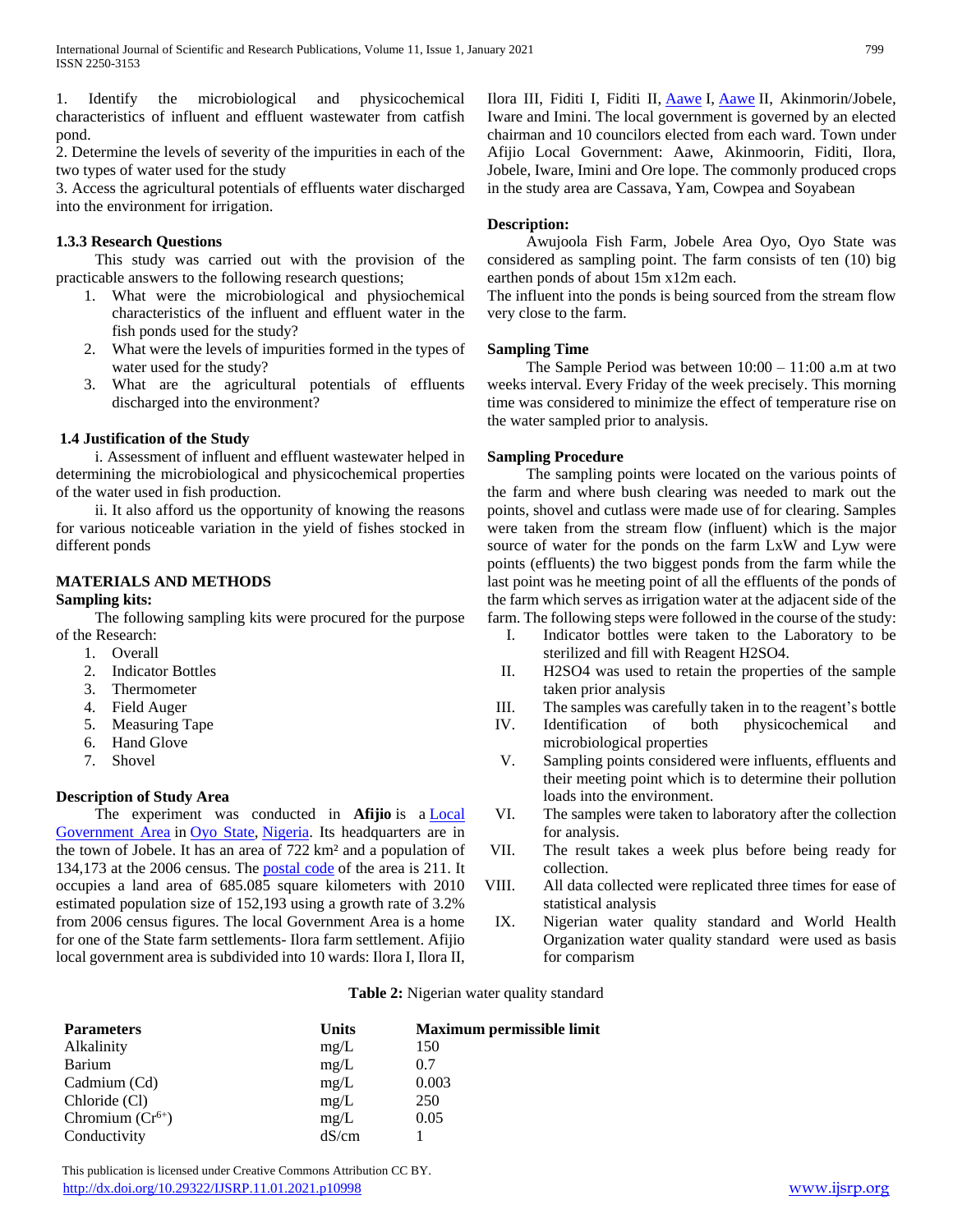| S/N                | <b>PARAMETER</b>             |      | <b>FAO</b>  | <b>WHO</b>  |  |  |  |  |  |  |  |
|--------------------|------------------------------|------|-------------|-------------|--|--|--|--|--|--|--|
| 1                  | PH                           |      | $6.5 - 8.4$ | $6.5 - 8.5$ |  |  |  |  |  |  |  |
| 2                  | Potassium (mg/l)             |      | 50          | 50          |  |  |  |  |  |  |  |
| 3                  | Iron $(mg/l)$                |      | 5.0         | 5.0         |  |  |  |  |  |  |  |
| 4                  | Manganese (mg/l)             |      | 0.2         | 0.2         |  |  |  |  |  |  |  |
| 5                  | Chloride (mg/l)              |      | 200         | 600         |  |  |  |  |  |  |  |
| 6                  | Nickel $(mg/l)$              |      | 0.20        | 0.20        |  |  |  |  |  |  |  |
|                    | Chromium (mg/l)              |      | 0.10        | 0.15        |  |  |  |  |  |  |  |
| 8                  | Cadmium (mg/l)               |      | 0.01        | 0.01        |  |  |  |  |  |  |  |
| 9                  | Lead $(mg/l)$                |      | 50          | 50          |  |  |  |  |  |  |  |
| 10                 | Sulphate (mg/l)              |      | 250         | 400         |  |  |  |  |  |  |  |
| 11                 | Calcium (mg/l)               |      | 500         | 500         |  |  |  |  |  |  |  |
| 12                 | Nitrate $(mg/l)$             |      | 5.0         | 5.0         |  |  |  |  |  |  |  |
| 13                 | Total Dissolved Solid (mg/l) |      | 1500        | 1500        |  |  |  |  |  |  |  |
|                    |                              |      |             |             |  |  |  |  |  |  |  |
| Copper $(Cu^{2+})$ |                              | mg/L |             |             |  |  |  |  |  |  |  |
| Cyanide (CN-)      |                              | mg/L | 0.01        |             |  |  |  |  |  |  |  |
| Fluoride $(F)$     |                              | mg/L | 1.5         |             |  |  |  |  |  |  |  |
|                    | Hardness (as $CaCO3$ )       | mg/L | 150         |             |  |  |  |  |  |  |  |
|                    |                              |      |             |             |  |  |  |  |  |  |  |

| Copper $(Cu^{-1})$            | $\text{mg/L}$ |             |
|-------------------------------|---------------|-------------|
| Cyanide (CN-)                 | $mg/L$        | 0.01        |
| Fluoride $(F)$                | $mg/L$        | 1.5         |
| Hardness (as $CaCO3$ )        | $mg/L$        | 150         |
| Hydrogen sulphide $(H_2S)$    | mg/L          | 0.05        |
| Iron $(Fe^{2+})$              | $mg/L$        | 0.3         |
| Lead (Pb)                     | mg/L          | 0.01        |
| Magnesium $(Mg^{+2})$         | mg/L          | 0.2         |
| Manganese $(Mn^{+2})$         | $mg/L$        | 0.2         |
| Mercury (Hg)                  | mg/L          | 0.001       |
| Nickel (Ni)                   | mg/L          | 0.02        |
| Nitrate $(NO3)$               | mg/L          | 50          |
| Nitrate $(NO2)$               | mg/L          | 0.2         |
| pH                            |               | $6.5 - 8.5$ |
| Sodium (Na)                   | mg/L          | 200         |
| Sulphate $(SO4)$              | mg/L          | 100         |
| <b>Total Dissolved Solids</b> | mg/L          | 500         |
| $\text{Zinc}(\text{Zn})$      | mg/L          | 3           |
| <b>COD</b>                    | $mg/L$        | 150         |
| BOD                           | mg/L          | 50          |
|                               |               |             |

*Source:* Nigerian Standard for Drinking Water Quality (2007)**Table 3:** Guidelines for Interpretation of Water Quality for Irrigation

**Source:** Food and Agriculture Organization (1985) and World Health Organization (1993)

**Table 4**: The various Microbiological activities identified at the meeting point (MP) over the period of survey

| <b>Months</b> | <b>Organisms Identified</b>                                                          |
|---------------|--------------------------------------------------------------------------------------|
| February      | Bacillus spp; Pseudomonas spp                                                        |
| March         | Bacillus spp; Pseudomonas spp; Proteus spp                                           |
| April         | Bacillus spp; Pseudomonas spp; Proteus spp; Staphycocous spp; Aeromonas spp; E coli. |
|               | Bacillus spp; Pseudomonas spp; Proteus spp; Aeromonas spp; E coli                    |
| May           | Bacillus spp; Pseudomonas spp; Proteus spp; Aeromonas spp;                           |
| June          | Bacillus spp; Pseudomonas spp; Proteus spp; Aeromonas spp; E coli                    |
| July          |                                                                                      |
|               |                                                                                      |
|               |                                                                                      |

**Source:** *Field Source*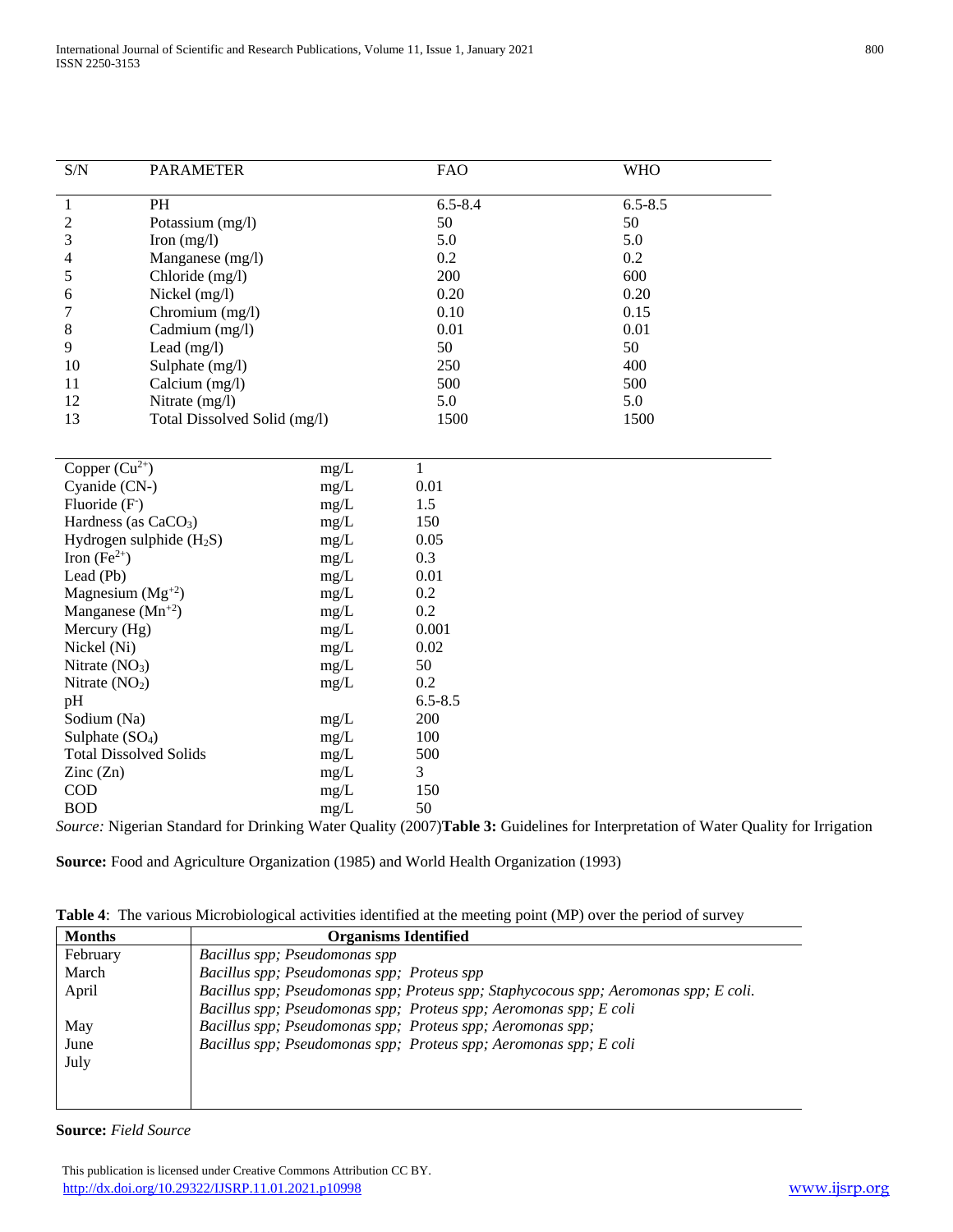| <b>Parameters</b>                                                  | <b>FebMP</b> | <b>MarcMP</b> | <b>AprMP</b> | <b>MayMP</b> | <b>JunMP</b> | <b>JulMP</b> |
|--------------------------------------------------------------------|--------------|---------------|--------------|--------------|--------------|--------------|
| Ph                                                                 | 8.80         | 7.70          | 8.00         | 7.57         | 7.83         | 8.00         |
| Conductivity $(\mu S/cm)$                                          | 847.00       | 426.00        | 700.70       | 386.33       | 494.33       | 503.30       |
| Total solids (mg/L)                                                | 1677.00      | 1753.00       | 1963.00      | 1783.00      | 1858.67      | 1690.00      |
| Dissolved<br>Solid<br>Total<br>(mg/L)<br>Solids<br>Total Suspended | 709.00       | 353.00        | 496.70       | 357.67       | 402.33       | 592.30       |
| (mg/L)                                                             | 1592.00      | 1433.00       | 1463.30      | 1478.33      | 1560.90      | 1548.30      |
| Phosphates (mg/L)                                                  | 4.10         | 4.00          | 6.30         | 6.13         | 20.13        | 1.630        |
| Chloride $(mg/L)$                                                  | 12.50        | 16.30         | 18.80        | 18.63        | 18.33        | 13.50        |
| Nitrates mg/L)                                                     | 4.00         | 7.40          | 8.80         | 6.93         | 6.93         | 2.60         |
| Total Hardness (mg/L)                                              | 71.50        | 71.60         | 66.40        | 65.77        | 66.53        | 58.00        |
| $Ca^{++}(mg/L)$                                                    | 73.30        | 60.00         | 75.00        | 66.67        | 70.00        | 63.30        |
| $Na^{+}(mg/L)$                                                     | 125.00       | 287.00        | 325.00       | 356.67       | 413.33       | 205.00       |
| $K^+(mg/L)$                                                        | 30.00        | 17.00         | 28.30        | 16.67        | 21.67        | 40.00        |
| $Mg^{++}(mg/L)$                                                    | 22.00        | 20.00         | 33.30        | 28.33        | 35.00        | 40.00        |
| $Fe^{++}(mg/L)$                                                    | 0.50         | 0.40          | 0.50         | 0.47         | 0.40         | 0.60         |
| $Cu^{++}(mg/L)$                                                    | 0.50         | 0.30          | 0.40         | 0.30         | 0.40         | 0.50         |
| $Zn^{++}(mg/L)$                                                    | 0.04         | 0.05          | 0.06         | 0.06         | 0.06         | 0.60         |
| $Al^{+++}(mg/L)$                                                   | 0.40         | 0.20          | 0.30         | 0.37         | 0.37         | 0.40         |
| $Cr^{++}(mg/L)$                                                    | 0.03         | 0.02          | 0.03         | 0.03         | 0.04         |              |
| $Pb^{++}(mg/L)$                                                    | 0.04         | 0.03          | 0.05         | 0.04         | 0.05         | 0.06         |
| $Ni^{++}(mg/L)$                                                    | <b>ND</b>    | <b>ND</b>     | <b>ND</b>    | <b>ND</b>    | <b>ND</b>    | <b>ND</b>    |
| $Mn^{++}(mg/L)$                                                    |              |               |              |              |              |              |
|                                                                    | 0.04         | 0.02          | 0.04         | 0.02         | 0.02         | 0.05         |

| Table 5: The average values obtained at the meeting point (MP) for several physicochemical parameters for a period of six (6) |
|-------------------------------------------------------------------------------------------------------------------------------|
| months are summarized below.                                                                                                  |

# **Source:** *Field source*

# **Table 6: Temperature values over the period of Campaign**

| TEMPERATURE (°C) |           |            |             |    |    |    |  |  |  |  |
|------------------|-----------|------------|-------------|----|----|----|--|--|--|--|
| Month            | Date      | Time       | Stream flow | Lx | Ly | Mp |  |  |  |  |
| February         | 16/02/18  | $10:45$ am | 28          | 30 | 30 | 32 |  |  |  |  |
|                  | 23/02/18  | 11:05am    | 26          | 29 | 30 | 33 |  |  |  |  |
| March            | 9/3/2018  | 10:15am    | 28          | 26 | 28 | 30 |  |  |  |  |
|                  | 23/03/18  | $10:05$ am | 28          | 28 | 29 | 29 |  |  |  |  |
| April            | 13/04/18  | 11:00am    | 26          | 28 | 29 | 29 |  |  |  |  |
|                  | 27/04/18  | 10:55am    | 25          | 29 | 29 | 31 |  |  |  |  |
| May              | 11/5/2018 | $10:29$ am | 27          | 27 | 28 | 30 |  |  |  |  |
|                  | 25/5/18   | $10:25$ am | 26          | 27 | 30 | 29 |  |  |  |  |
| June             | 8/6/2018  | 11:30am    | 28          | 27 | 29 | 29 |  |  |  |  |
|                  | 29/06/18  | 11:10am    | 27          | 29 | 27 | 29 |  |  |  |  |
|                  | 13/07/18  | 11:45am    | 29          | 28 | 30 | 30 |  |  |  |  |
| July             | 27/07/18  | 10:55am    | 25          | 26 | 27 | 28 |  |  |  |  |

**Source:** *Field Source*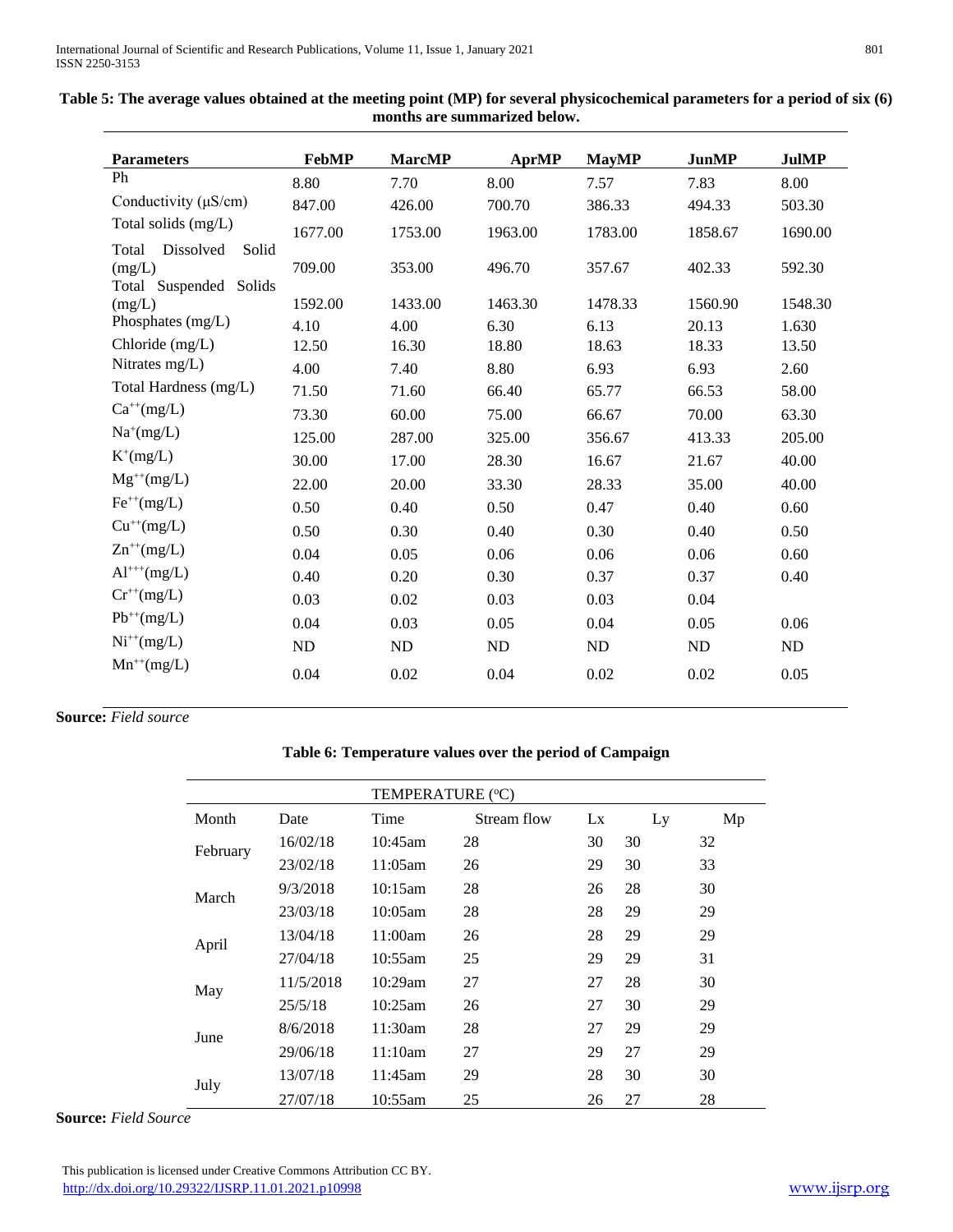## **Discussion of the Result**

 Apart from measuring temperature at the sampling points during the entire period of the campaign, all other parameters were analyzed in laboratory. The temperature over the whole period of sampling ranges from  $25{\text -}33\degree$ C (table 5), both minimum and maximum temperature. The result of the laboratory analysis, throughout the whole periods of campaign revealed that the wastewater from the ponds are highly loaded in organic pollutants and in pathogens bacteria predominantly; *Bacillius Spp., Pseudomonas Spp., Aeromonas Spp., Proteus Spp, Staphycoccus Spp* showing that the water is not save for irrigation and when applied, the crop planted under the study area could be detrimental to the health of people when consumed. (**Table 4**).



The average values obtained at the meeting point (MP) for several physiochemical parameters for a period of six months

 The acidity or basicity of irrigation water is expressed as pH  $\approx$  7.0 acidic;  $>$  7.0 basic). Irrigation water with a pH outside the normal range may cause a nutritional imbalance or may contain a toxic ion. In Nigeria the same standard for drinking water quality is used as irrigation water quality standard. Comparing (table 2,3&4), the average pH value of 8.80 for the month of February was found to be higher than the permissible limit 8.50 of Nigerian water standard, meaning that the water sampled in this month is slightly acidic and if applied directly for irrigation may affect the crop planted.

 The primary effect of high electrical conductivity (ECw) water on crop productivity is the inability of the plant to compete

 This publication is licensed under Creative Commons Attribution CC BY. <http://dx.doi.org/10.29322/IJSRP.11.01.2021.p10998> [www.ijsrp.org](http://ijsrp.org/)

with ions in the soil solution for water (physiological ability of the plant to compete with ions in the soil solution for water (physiological drought). The higher the EC, the less water is available to plants, even though the soil may appear wet. From the table 2, the values of ECw ranges from  $386.33 - 847 \mu$ S/cm against Nigerian water standard ( $EC = 1 \mu S/cm$ ) and this was on the extremely high side, meaning that the access of plant under this study area to water will be difficult.

 The average monthly results of the Total Dissolve Solid over the six months were found to be: 709.00 mg/L, 353.00 mg/L, 496.70mg/L, 357.67mg/L, 402.33mg/L and 1690.00mg/L all of which fell below permissible limit except the value of February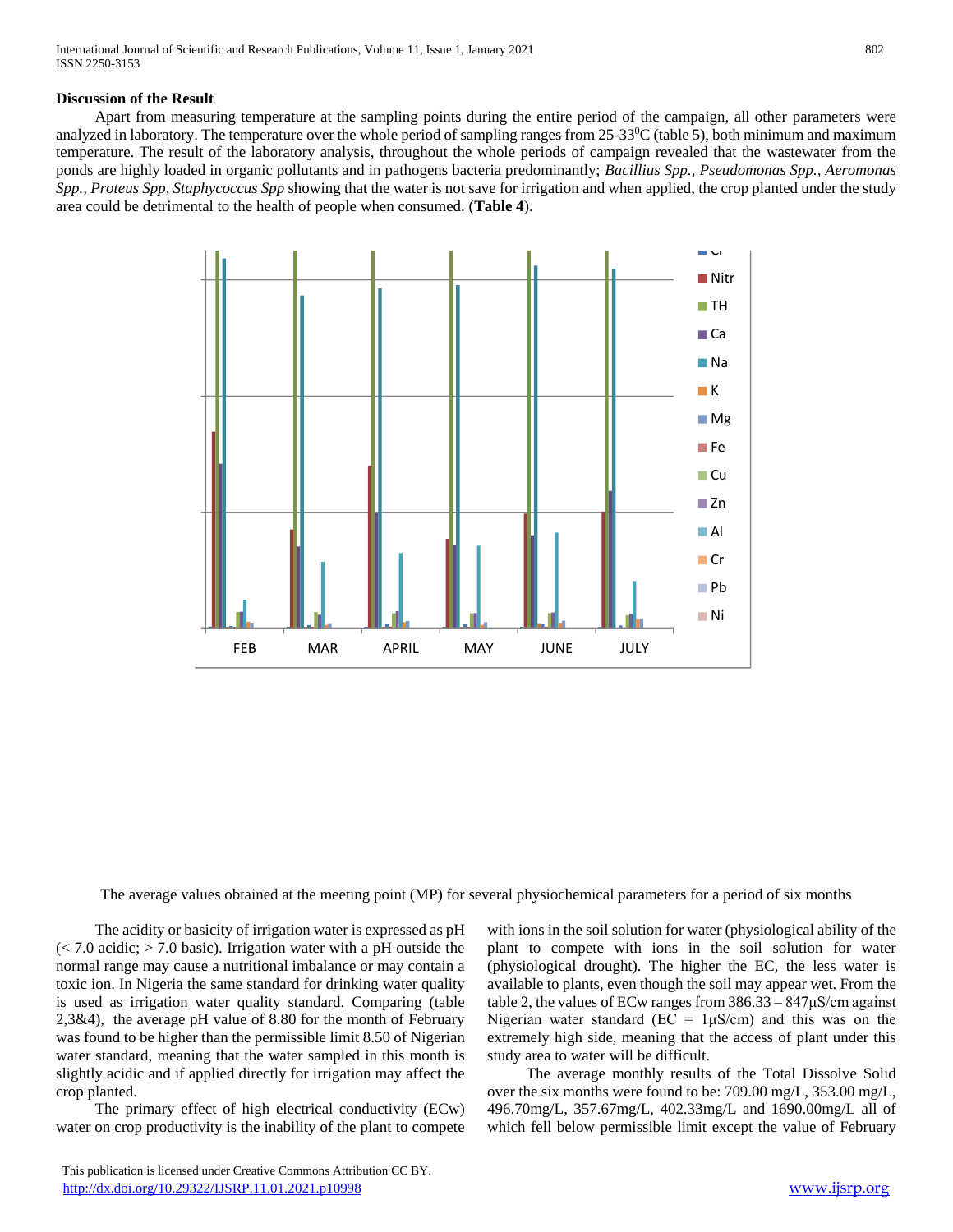and July (709.00 and 1690.00 mg/L) which exceeded the Nigerian water standard limit (500mg/L) but bellow WHO (1500mg/L) water standard.

 The average concentration of magnesium over the period of campaign was found to be 22.00 mg/L, 20.00mg/L, 33.30 mg/L, 28.33mg/L, 35.00mg/L and 40.00mg/L. These values are below the Nigerian permissible limit for water standard (50 mg/L) for irrigation and general agricultural purpose. Calcium and magnesium, if present in the soil in large enough quantities, will counter the effects of the sodium and help maintain good soil properties. But Crops grown on soils having an imbalance of calcium and magnesium may also exhibit toxic symptoms an imbalance of magnesium and potassium may be toxic, but the effects of both can be reduced by high calcium levels

The results showed average sodium's concentration to be 125.00mg/L, 287.00mg/L, 325.00mg/L, 356.67mg/L, 413mg/L and 205.00mg/L. From the results obtained, except for the month of February was observed to be within the range of the maximum permissible limit of 200 mg/L, but from March to July were above the permissible limit, meaning that the effluent was only save for irrigation purpose in the month of February, but unsafe in the subsequent months.

 Copper, can be toxic or may otherwise adversely affect aquatic life when present above maximum permissible concentrations, although their presence in low amounts is essential to support and maintain functions in aquatic ecosystems. Results of copper over the period are; 0.50 mg/L, 0.30mg/L, 0.40mg/L, 0.30mg/L, 0.40mg/L and 0.50mg/L all of which are below the Nigerian water standard (1 mg/L), meaning that copper concentration in the samples were save for irrigation purpose.

 Excessive iron in waters can reduce the dissolved phosphorus component through precipitation: therefore, phosphorus might not be readily available for plant uptake in the presence of excessive iron, from the result obtained from the analysis, average iron concentration was found to be; 0.50mg/L, 0.40mg/L, 0.50mg/L, 0.47mg/L, 0.40mg/L and 0.60mg/L. These result exceeded the Nigerian water standard limit (0.3mg/L) and WHO standard for irrigation (5.0mg/L).

#### **REFERENCES**

- [1] Ahmad Z, (2012). Toxicity Bioassay and Effects of Sub-Lethal Exposure of Malathion on Biochemical Composition and Haematological Parameters of Clarias gariepinus, African Journal of Biotechnology, 11(34): 8578-8585.
- [2] Boyd C. E. and L. Massaut. (1999). Risks associated with the use of chemicals in pond aquaculture. Aquacultural Engineering 20: 113–132.
- [3] Boyd C.E, (2003). Guidelines for aquaculture effluent management at farmlevel. Aquaculture 226:101-112.
- Bureau D.P, Cho C.Y (1999). Phosphorus utilization by rainbow trout (Oncorhynchus mykiss): estimation of dissolved phosphorus waste output. Aquaculture 179:127-140.
- [5] Cripps, S.J. (1995). Serial Particle Size Fractionation and Characterization of an Aquaculture Effluent. Aquaculture. 133: 323–339.
- [6] Courtenay, W.R., Jr., and J.D. Williams. (1992). Dispersal of Exotic Species from Aquaculture Sources, With Emphasis on Freshwater Fishes. College Park, MD: Maryland Sea Grant College, University of Maryland. 49-81
- Ergene S, Cavas T, Celik A, Köleli N, Aymak C, (2007). Evaluation of River Water Genotoxicity Using the Piscine Micronucleus Test. Environmental and Molecular Mutagenesis, 48: 421-429.
- [8] Food and Agriculture Organisation (FAO). (2007). The State of World Fisheries and Aquaculture. FAO (United Nations), Rome.

 This publication is licensed under Creative Commons Attribution CC BY. <http://dx.doi.org/10.29322/IJSRP.11.01.2021.p10998> [www.ijsrp.org](http://ijsrp.org/)

- [9] Food and Agriculture Organisation (FAO). (2009). National Aquaculture Sector Overview: Ghana. In: FAO Fisheries and Aquaculture Department [online], Rome
- [10] Forenshell G (2001). Setting Basin Design. Western Regional Aquaculture Center, WRAC-106. USA. 6
- [11] Goldburg R. and T. Triplett. (1997). Murky Waters: Environmental Effects of Aquaculture in The US. Environment Defense Fund. 198.
- [12] Kajimura M, Croke S.J, Glover C.N, Wood C.M, (2004). Dogmats and Controversies in the Handling of Nitrogenous Wastes: The Effect of Feeding Fasting on the Execration of Ammonia, Urea and other Nitrogenous Waste Products in Rainbow Trout. J. Exp. Biol. 207:1993-2002
- [13] Losordo T.M., J.E. Easley, and P.W. Westerman. (1989). Preliminary results of a survey on the feasibility of recirculating aquaculture production systems, Presented paper at the American Society of Agricultural Engineers Winter Meeting, New Orleansre systems. Fish and Wildlife Service, U.S. Department of Agriculture. 1-5
- [14] Mottram, B. (1996). Firm's Atlantic Salmon loss NW Anglers' Gain. Morning News Tribune (Tacoma, WA; October 23, 1996).
- [15] Midlen A, Redding TA (1998). Environmental Management for Aquaculture. Kluwer Academic Publishers, London. 215
- [16] Miller D, Semmens K (2002). Waste Management in Aquaculture. West Virginia University Extension Service Publication No. AQ02-1. USA . 8.
- [17] Mumpton FA , Fishman PH (1977). The Application of Natural Zeolites in Animal Science and Aquaculture. J. Anim. Sci. 45:1188-1203.
- [18] Naylor, R.L.; Goldburg, R.J.; Primavera, J.H.; Kautsky, N.; Beveridge, M.C.M.; Clay, J.; Folke, C.; Lubchenco, J.; Mooney, H.; Troell, M. (2000). Effect of Aquaculture on World Fish Supplies. Nature 405: 1017–1024.
- [19] Okomoda J, Ayuba VO, Omeji S, , (2010). Heamatological Changes of Clarias gariepinus (Burchell, 1822) Fingerlings Exposed to Acute Toxicity of Formalin. Production, Agriculture and Technology, 6(1): 92-101.
- [20] Papatryphon E, Petit J, Hayo V, Kaushik SJ, Claver K (2005). Nutrient balance modelling as a tool for environmental management in aquaculture: The case of trout farming in France. J. Environ. Manag. 35:161-174.
- [21] Piedrahita, R. H. (2003). Reducing the potential environmental impact of tank aquaculture effluents through intensification and recirculation. Aquaculture 226(1-4): 35-44.
- [22] Schulz C, Gelbrecht J, Rennert B (2003). Treatment of Rainbow Trout Farm Effluents in Constructed Wetland with Emergent Plants and Subsurface Horizontal Water Flow. Aquaculture 217:207-221.
- [23] Stephens W. W. and Farris J. L., (2004). A Biomonitoring Approach to Aquaculture Effluent Characterization In Channel Catfish Fingerling Production. Aquaculture 24: 319–330.
- [24] Pulatsu S, Rad F, Aksal G, Aydin F, Benil AC, Topcu A (2004). The Impact of Rainbow Trout Farm Effluents on Water Quality of Karasu. Turk. J. Fish. Aquat. Sci. 4:09-15. Read PA,
- [25] Read PA, Fernandes TF, Miller KL (2001). The Derivation of Scientific Guidelines for Best Environmental Practice for the Monitoring and Regulation of Marine Aquaculture in Europe. J. Appl. Ichthyol. 17:146-152.
- [26] Schwartz, M.F.; Boyd, C.E. (1995). Constructed Wetlands for Treatment of Channel Catfish Pond Effluents. Prog. Fish-Cult., 57, 255–267.
- [27] Setaro, F. V. and J. M. Melack. (1984). Responses of Phytoplankton to Experimental Nutrient Enrichment in an Amazon Floodplain Lake. Limnol. Oceanogr. 14: 799.
- [28] Stephens W. W. and Farris J. L., (2004). A Biomonitoring Approach to Aquaculture Effluent Characterization In Channel Catfish Fingerling Production. Aquaculture 24: 319–330.
- [29] Teichert-Coddington, D. R., D. B. Rouse, A. Potts, and C. E. Boyd. (1999). Treatment of Harvest Discharge From Intensive Shrimp Ponds by Settling. Aquaculture Engineering. 19: 147-161.
- [30] Teodorowicz M, Gawrońska H, Lossow K, Łopata M (2006). Impact of Trout Farms on Water Quality in the Marózka Stream (Mazurian Lakeland, Poland), Arch. Pol. Fish. 14(2):243-255.
- [31] Tucker C. S. and J. A. Hargreaves. 2003. Management of Effluents from Channel Catfish (Ictalurus Punctatus) Embankment Ponds in the Southeastern United States. Aquaculture 226: 5 –21.
- [32] Tucker, C. S.,. Kingsbury, S. K.,(1996). Effects of Water Management Practices on Discharge of Nutrients and Organic Matter from Channel Catfish (Ictalurus Punctatus) Ponds. Aquaculture 147(1-2): 57-69.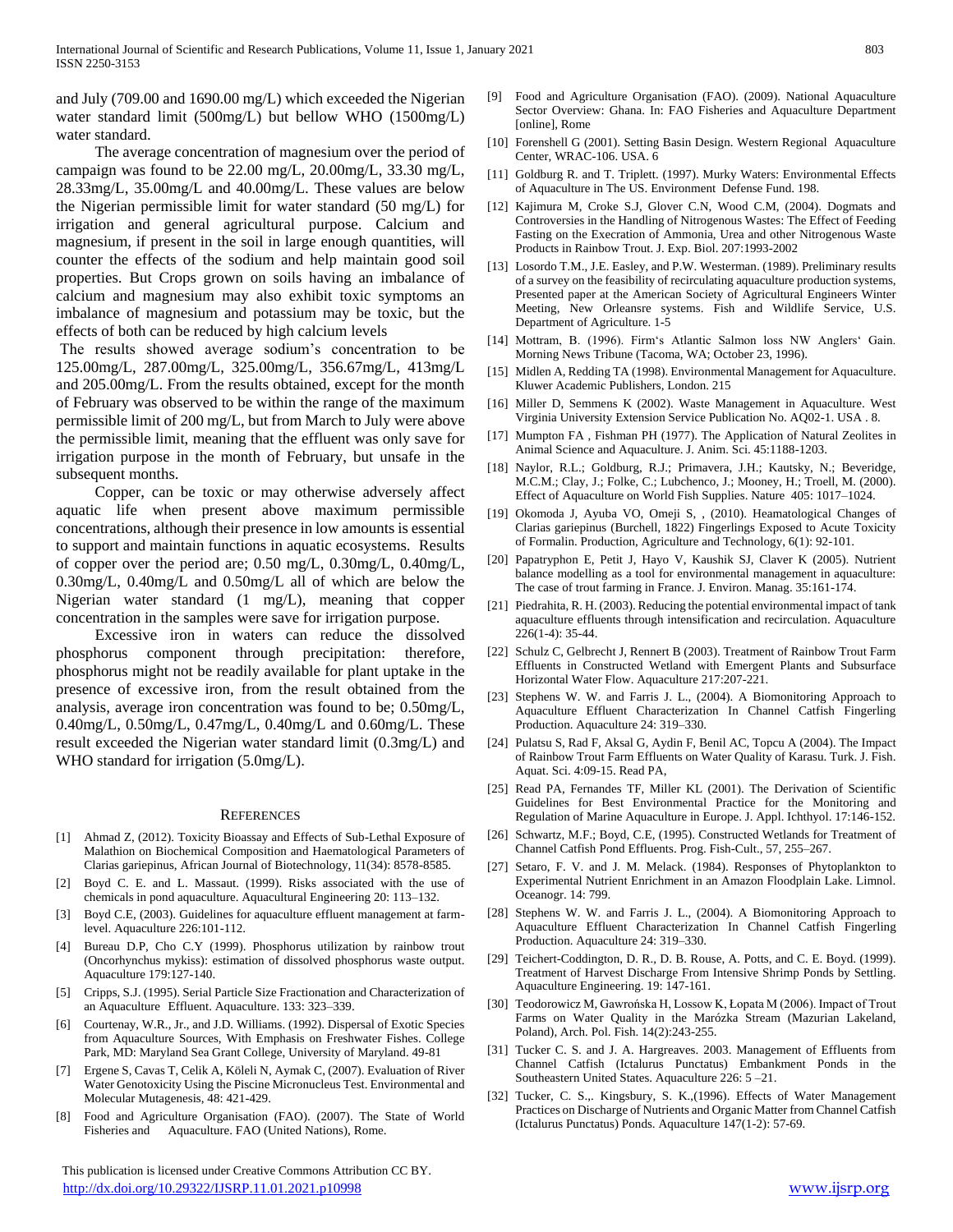- [33] True B, Johnson W, Chen S (2004). Reducing Phosphorus Discharge from Flow-Through Aquaculture III: Assessing High-Rate Filtration Media for Effluent Solids and Phosphorus Removal. Aquacult. Eng. 32:161-170.
- [34] Udeze AO, Sowoolu G.A, Ezediokpu M.N, Nwanze J.C, Onoh C, Okonko I.O., (2012). The Effect of Escherichia coli on Catfish (Clarias gariepinus). Report and Opinion 2012; 4(4):36-42.
- [35] Wedemeyer GA (1996). Physiology of Fish in Intensive Culture Systems. Chapman and Hall, New York p. 300.

#### **AUTHORS**

First Author - Atanda Ibrahim Samuel, Agricultural Education, School Of Secondary Education, Vocational And Technical Education Programme, Federal College Education (Sp) Oyo, Oyo State Nigeria, 07064349216, sam.atanda@yahoo.com